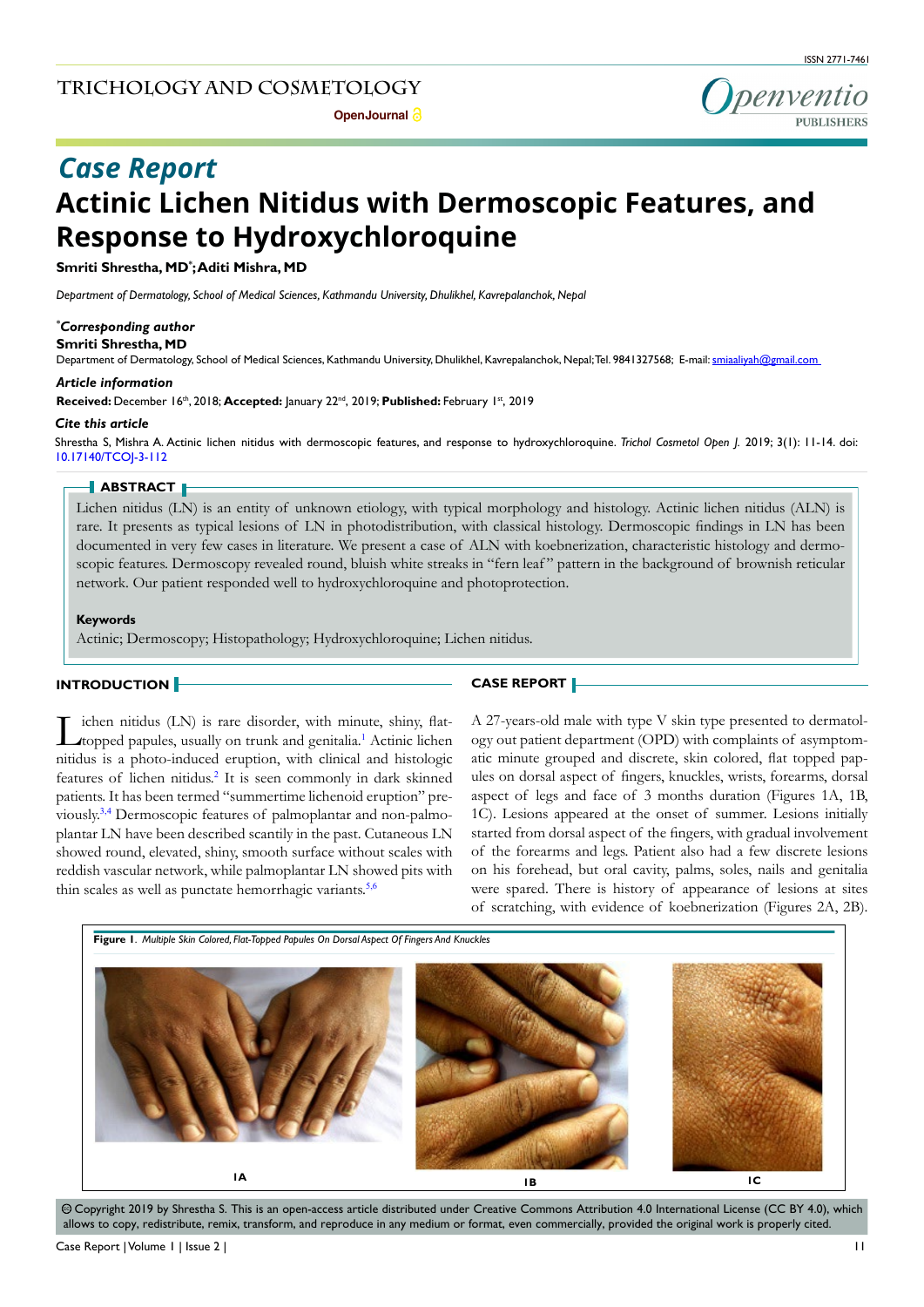

There is no history of itching or oozing from the lesions. There is no significant family history or similar history in the past.



On dermoscopy, we observed shiny, round,bluish white streaks with "fern leaf" appearance, interspersed between brownish reticular networks (Figure 3A). Areas of koebnerization appeared as shiny linear streaks mimicking "shooting stars" (Figure 3B).



Histopathology was consistent with lichen nitidus. In epidermis, hyperkeratosis, parakeratosis and irregular acanthosis were noted. In the dermis, there was dense lymphohistiocytic infiltrate in an expanded dermal papilla with thinning of the overlying epidermis and downward extension of the rete ridges at the lateral margin of the infiltrate. Few multinucleate giant cells were seen in the infiltrate. There was no wedge-shaped hypergranulosis or basal vacuolar degeneration (Figures 4A, 4B).



# **DISCUSSION**

Lichen nitidus was first described in 190[7](#page-2-4) by Pinkus.<sup>7</sup> It occurs mostly in children and young adults, but elderly individuals can also be affected. Clinically, lichen nitidus appears as asymptomatic, discrete, 1-2 mm, flat-topped, shiny, skin colored to brown pap-ules, on trunk, extremities and genitalia.<sup>[1](#page-2-0)</sup> Koebner's phenomenon is frequently seen and some authors regard koebnerization as a "constitutive" feature of lichen nitidus.<sup>[8](#page-2-5)</sup> Clinical variants of lichen nitidus include confluent, vesicular, haemorrhagic, palmoplantar, follicular, perforating, linear and generalized.<sup>[9](#page-2-6)</sup>

Actinic lichen nitidus (ALN) was first reported by Bedi in 1978, as "summer time actinic lichenoid eruptions (SALE)".<sup>[3](#page-2-2)</sup> Later, cases of actinic lichen nitidus with typical histology were described.[4,](#page-2-7)[10](#page-2-8) Summer time lichenoid eruptions with histologic characteristic of lichen planus (LP) have also been reported. There are interesting reports of subsequent appearance of actinic LP and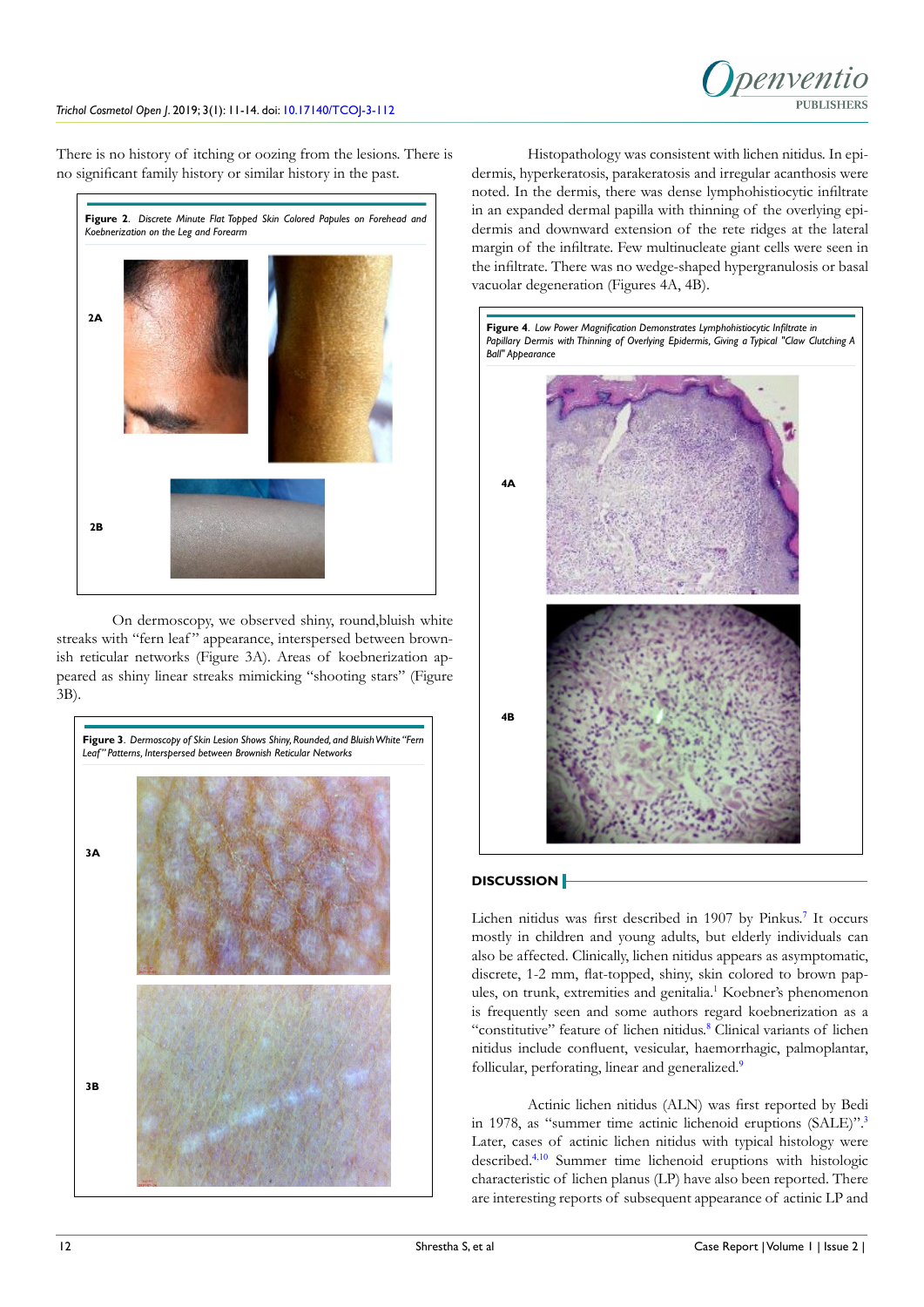lichen nitidus in the same patient. However, based on clinical and histopathological differences, ALN and actinic lichen planus (ALP) are distinct entities. Clinically, ALP appear as itchy, erythematous to violaceous annular plaques with surrounding hyperpigmentation, while ALN is asymptomatic, minute, 1-2 mm, skin colored to violaceous discrete papules appearing on sun-exposed sites.<sup>[9](#page-2-6)</sup> Histologically, LP has hyperkeratosis without parakeratosis, wedgeshaped hypergranulosis, and basal vacuolar degeneration with dense upper dermal infiltrates. Histopathology of lichen nitidus demonstrates classical granulomatous lymphohistiocytic infiltrates in the dermis, imparting a distinctive pattern of "claw clutching a ball" appearance.<sup>[9,](#page-2-6)[13](#page-2-9)</sup>

In our patient, typical lesions on sun exposed sites, classical morphology and koebner's phenomenon, along with histopathological evidence favored the diagnosis of actinic lichen nitidus.

There is paucity of dermoscopic findings of lichen nitidus in literature, although dermoscopy of LP and lichenoid eruptions are abundant. In our case, we noted "fern-like"appearance of lacy whitish streaks among brownish reticular network. Qian G et al<sup>[5](#page-2-3)</sup> reported dermoscopy of cutaneous lichen nitidus showed round, elevated, shiny, and smooth appearance surrounded by radial rete ridges and reddish vascular network, while palmoplantar LN have shown pitted and punctuate hemorrhagic patterns.<sup>[5,6](#page-2-3)</sup>

Interestingly, during dermoscopy of LP, Tan et al<sup>[14](#page-2-10)</sup> and Friedman et al<sup>[15](#page-2-11)</sup> observed leaf venation or "fern leaf" pattern ind-ermoscopy of wickham's striae (WS).<sup>[14,15](#page-2-10)</sup> However, larger studies have not noted "fern leaf" pattern in WS of LP.<sup>[16,17](#page-3-0)</sup> Structures resembling this pattern have been described as arboriform or star-burst patterns in lichenoid eruptions.<sup>[18](#page-3-1)</sup> Hence, we conclude that "fern-leaf "pattern may be seen in LP as well as lichen nitidus, and more importantly hints towards lichenoid eruptions in general.

Lichen nitidus may not always require treatment. Generalized and actinic variants have been treated with sun avoidance, topical and oral steroids, tacrolimus, phototherapy, acetretin, hy-droxychloroquine, etc.<sup>[1,2,](#page-2-0)[19](#page-3-2)</sup> Our patient showed significant improvement of lesions with hydroxychloroquine and sunscreen in 6 weeks duration.

# **CONCLUSION**

Actinic lichen nitidus is a rare variant of LN, appearing in summer months. Dermoscopic findings of "fern-like" pattern may aid in the diagnosis of lichen nitidus or lichenoid eruptions in general. ALN responds well to short course oral hydroxychloroquine, along with photoprotection.

## **CONSENT INFROM STATEMENT**

The authors have received written informed consent from the patient.

# **CONFLICT OF INTERESTS**

The authors declare that there is no conflict of interests regarding

the publication of this paper.

## **REFERENCES**

<span id="page-2-0"></span>1. Synakiewicz J, Polańska A, Monika BD, et al. Generalized lichen nitidus: A case report and review of the literature. *Postepy Dermatol Alergol*. 2016; 33(6): 488-490. doi: [10.5114/ada.2016.63890](https://doi.org/10.5114/ada.2016.63890)

<span id="page-2-1"></span>2. Summey BT, Cusack CA. Actinic lichen nitidus. *Cutis*. 2008; 81(3): 266-268.

<span id="page-2-2"></span>3. Bedi TR. Summertime actinic lichenoid eruption. *Dermatologica*. 1978; 157(2): 115-125. doi: [10.1159/000250816](https://doi.org/10.1159/000250816)

<span id="page-2-7"></span>4. Hussain K. Summertime actinic lichenoid eruption, a distinct entity, should be termed actinic lichen nitidus. *Arch Dermatol*. 1998; 134(10): 1302-1303. doi: [10.1001/archderm.134.10.1302](https://doi.org/10.1001/archderm.134.10.1302)

<span id="page-2-3"></span>5. Qian G, Wang H, Wu L, Meng Z, Xiao C. Different dermoscopic patterns of palmoplantar and nonpalmoplantar lichen nitidus. *J Am Acad Dermatol*. 2015; 73(3): e101-e103. doi: [10.1016/j.](https://doi.org/10.1016/j.jaad.2015.06.024) [jaad.2015.06.024](https://doi.org/10.1016/j.jaad.2015.06.024)

6. Cheng CY, Chiu CS, Huang YH. Palmar purpuric lichen nitidus—clinicopathological and dermoscopic findings. *Dermatologica Sinica*. 2013: 31(3); e137-e139. doi: [10.1016/j.dsi.2012.09.006](https://doi.org/10.1016/j.dsi.2012.09.006)

<span id="page-2-4"></span>7. Pinkus F. Über eine neue knötchenförmige hauteruption: Lichen nitidus. *Arch Dermatol Syph.* 1907; 85: 11-36. doi: [10.1007/](https://doi.org/10.1007/BF01835934) [BF01835934](https://doi.org/10.1007/BF01835934)

<span id="page-2-5"></span>8. Chen W, Schramm M, Zouboulis CC. Generalized lichen nitidus. *J Am Acad Dermatol*. 1997; 36(4): 630-631.

<span id="page-2-6"></span>9. Black MM. Lichen planus and lichenoid disorders. In: Champion RH, Burton JL, Ebling FJG (eds) *Textbook of Dermatology* 5<sup>th</sup> Ed. New Jersey, USA: Blackwell Scientific Publication. 1992.

<span id="page-2-8"></span>10. Glorioso S, Jackson S, Kopel A, Lewis V, Nicotri T. Actinic Lichen Nitidus in 3 African American Patients. *J Am Acad Dermatol.* 2006; 54(2): S48-S49. doi: [10.1016/j.jaad.2005.06.018](https://doi.org/10.1016/j.jaad.2005.06.018)

11. Isaacson D, Turner ML, Elgart ML. Summertime actinic lichenoid eruption (lichen planus actinicus). *J Am Acad Dermatol*. 1981; 4(4): 404-411. doi: [10.1016/S0190-9622\(81\)70038-0](https://doi.org/10.1016/S0190-9622%2881%2970038-0)

12. Blalock T, Kannan S, Davis LS. Actinic lichen nitidus. *Dermatol Reports*. 2010; 3(2): e10. doi: [10.4081/dr.2010.e10](https://doi.org/10.4081/dr.2010.e10)

<span id="page-2-9"></span>13. Al-Mutairi N, Hassanein A, Nour-Eldin O, Arun J. Generalized lichen nitidus. *Pediatr Dermatol*. 2005; 22(2): 158-160. doi: [10.1111/j.1525-1470.2005.22215.x](https://doi.org/10.1111/j.1525-1470.2005.22215.x)

<span id="page-2-10"></span>14. Tan C, Min ZS, Xue Y, Zhu WY. Spectrum of dermoscopic patterns in lichen planus: A case series from China. *J Cutan Med Surg*. 2014; 18(1): 28-32. doi: [10.2310/7750.2013.13049](https://doi.org/10.2310/7750.2013.13049)

<span id="page-2-11"></span>15. Friedman P, Sabban EC, Marcucci C, Peralta R, Cabo H. Der-